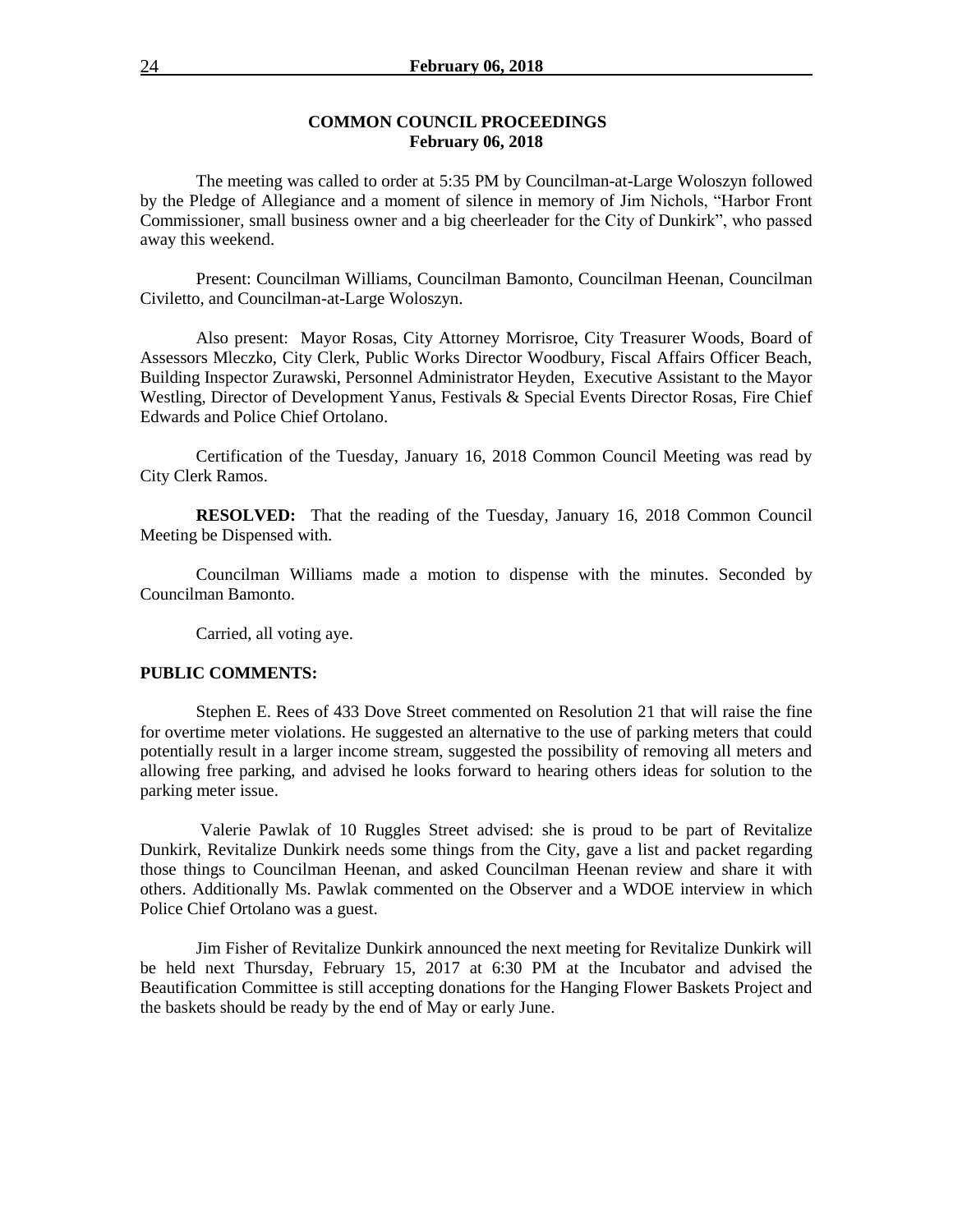#### **COMMUNICATIONS FROM THE MAYOR INCLUDING DISAPPROVAL MESSAGES:**

Mayor Rosas announced Jim Nichols was a friend of the City, served as the Chair on the Dunkirk City Harbor Commission, and cared about the City of Dunkirk. The Mayor extended the City's prayers and thoughts to the family of Mr. Nichols.

Mayor Rosas advised the Chautauqua County IDA held its Public Hearing today for the Cold Storage Warehouse Project for the land located at 320 South Roberts Road. The property will be developed for Fieldbrook Foods frozen products. The project will be going forward to the City Zoning Board in February and the Planning Board in March. This will clean up a major Brownfield site and bring new jobs to the City. Mayor Rosas also advised the City is receiving \$50,000 from the NYS Department of Transportation to create a more pedestrian friendly cross walk at the intersection of Central Avenue and Lake Shore Drive.

#### **COMMUNICATIONS FROM THE PUBLIC AND PETITIONS:**

Letter from Samantha Vacanti, Pitching for Paws founder, thanking the City for allowing her group to use the City's softball fields for their 1<sup>st</sup> Annual Pitching for Paws Co-ed Softball Tournament in 2017.

Received and filed.

Request from the Lakeshore Humane Society to hold the annual Pat McGee Memorial Dog Walk at Point Gratiot on Saturday, June 16, 2018 (rain date Sunday, June 17, 2018) at the Koch's Pavilion.

Councilman –at-Large Woloszyn advised groups and organizations that their communication letter does not automatically reserve the use of the pavilions. Organizations still have the responsibility of going into the City Clerk's Office to reserve the pavilions.

Councilman-at-Large Woloszyn advised a motion was needed to refer to appropriate departments as well as approve subject to appropriate insurances and usual conditions.

Councilman Williams made a motion to approve. Seconded by Councilman Bamonto.

Carried, all voting aye.

Request from Lauren Klenosky on behalf of the WNY Chapter of the Alzheimer's Association to use Point Gratiot, the Large Pavilion, as well as the neighborhood and accompanying bike path for the annual Walk to End Alzheimer's fundraising event on Saturday, September 29, 2018 from approximately 7:00 AM until 12:00 PM. Also requesting to use pop up tents, vendors, and live music.

Councilman –at-Large Woloszyn advised groups and organizations that their communication letter does not automatically reserve the use of the pavilions. Organizations still have the responsibility of going into the City Clerk's Office to reserve the pavilions

Councilman-at-Large Woloszyn advised a motion was needed to refer to appropriate departments as well as approve subject to appropriate insurances and usual conditions.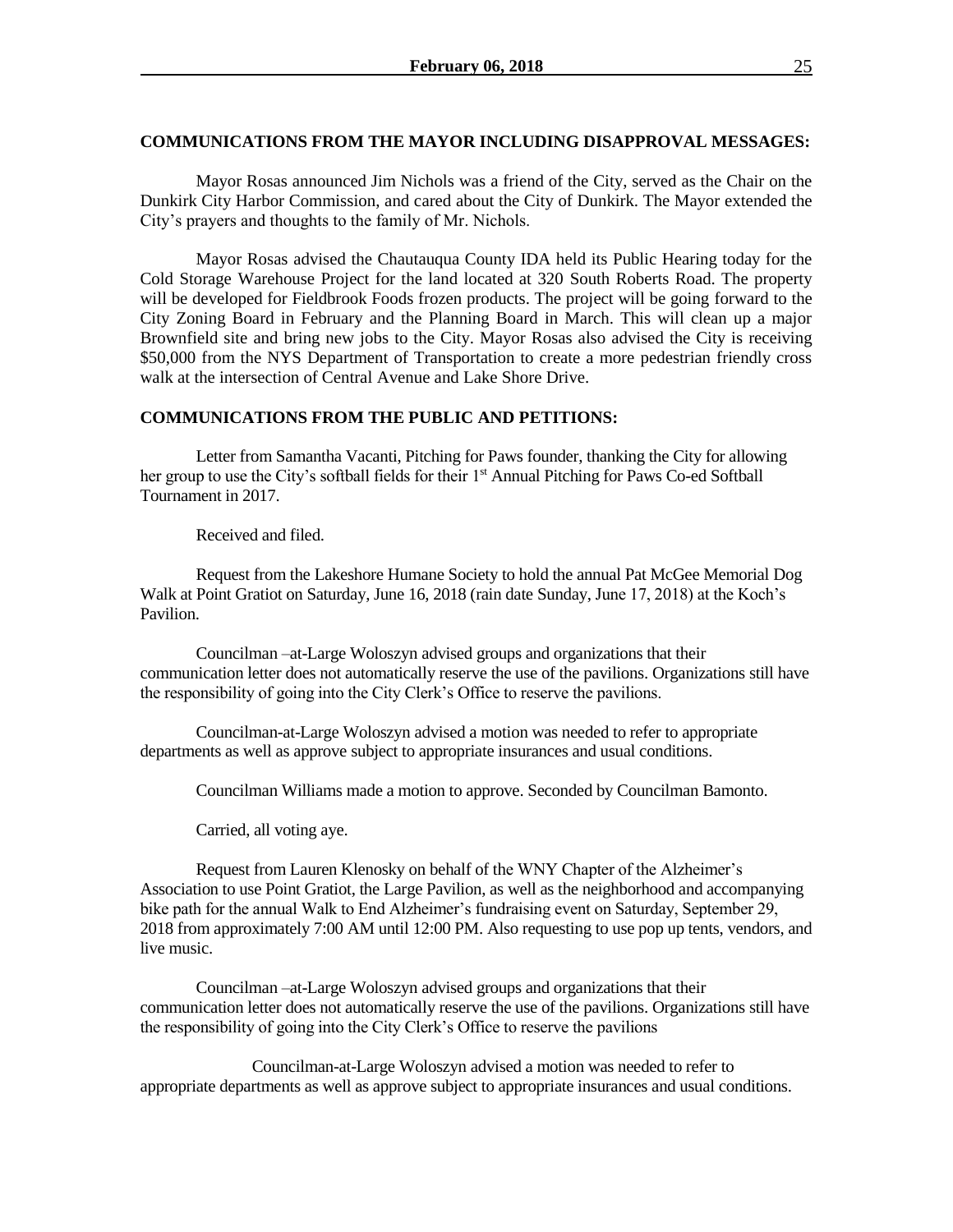Councilman Williams made a motion to approve. Seconded by Councilman Civiletto.

Carried, all voting aye.

Request from the Lake Shore Street Rod Association to use the Koch's, Large, and Lower pavilions, use of Point Gratiot main parking lot, permission for vendors, extra trash barrels, and trash pick-up on July 8, 2018 or their Annual Harbor Cruise.

Councilman –at-Large Woloszyn again advised that communication letters do not automatically reserve the use of the pavilions. Groups and organizations still have the responsibility of going into the City Clerk's Office to reserve the pavilions.

Councilman-at-Large Woloszyn advised a motion was needed to refer to appropriate departments as well as approve subject to appropriate insurances and usual conditions.

Councilman Williams made a motion to approve. Seconded by Councilman Civiletto.

Carried, all voting aye.

Notice of Petition and Verified Petition from Level 3 Communications, LLC to address assessment and collection of real property taxes.

Received and filed.

Prior Notice from David Kleparek of a rotted tree at Point Gratiot that needs attention.

Received and filed.

Loudspeaker application from Israel Navarro for a DJ and speaker on June 23, 2018 at the Large Pavilion of Point Gratiot.

Councilman Williams made a motion to approve. Seconded by Councilman Bamonto.

Carried, all voting aye.

Loudspeaker application from Phyllis Crockett on behalf of the Fredonia Class of 1968 for speakers on August 3, 2018 at the Large Pavilion of Point Gratiot.

Councilman Williams made a motion to approve. Seconded by Councilman Bamonto.

Carried, all voting aye.

Loudspeaker application from Minnie DeBose on behalf of the Apostolic House of Prayer for a cassette player on July 28, 2018 at the Large Pavilion.

Councilman Williams made a motion to approve. Seconded by Councilman Bamonto.

Carried, all voting aye.

Loudspeaker Application from Keith Ossman on behalf of the Lake Shore Rod Association for a live band and DJ on July 8, 2018 at Point Gratiot.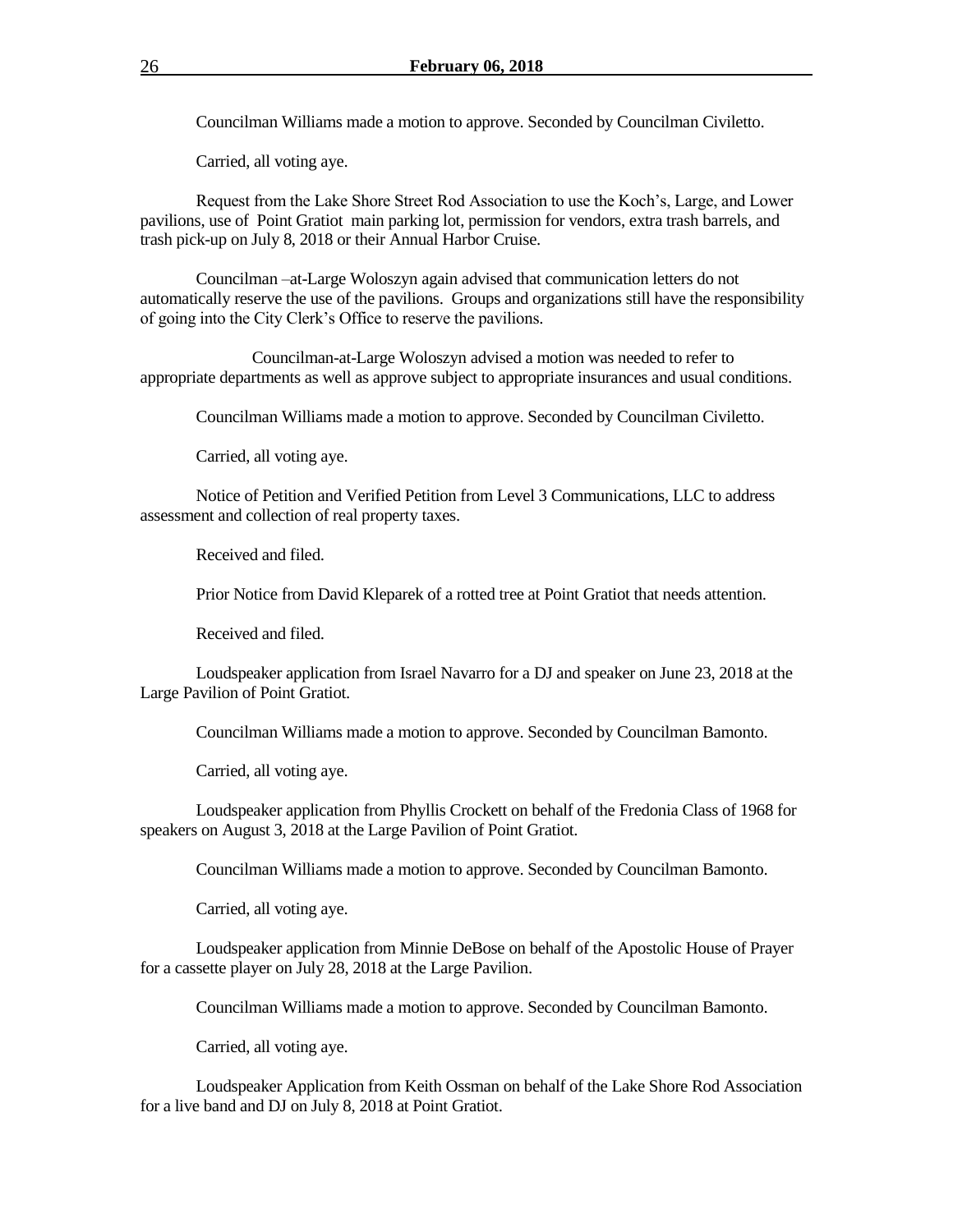Councilman Williams made a motion to approve. Seconded by Councilman Bamonto.

Carried, all voting aye.

#### **REPORTS OF STANDING COMMITTEES, BOARDS AND COMMISSIONS:**

Councilman Williams requested an update on the SRO position with the school district and commented the streets have looked good through the last few storms.

Mayor Rosas advised he met with the PBA President, they are now waiting for direction from the Dunkirk School District and expect to hear soon from the Superintendent of Schools to schedule a meeting.

Councilman Bamonto requested an update on Howard Street from Public Works Director Woodbury, thanked the Parks Department for the good job they do plowing city parking lots and the Fairgrounds, and thanked those who spoke at tonight's meeting.

Public Works Director Woodbury advised the material to replace the pipe has arrived so DPW is ready to put it in. He will meet with the contractor tomorrow to get that moving. Once the pipe is replaced it will take a little bit of work. Some notices will need to be made and little details worked out. The intersection between Bataan Street and Howard Street is tight. It will be a little tricky getting by some objects there. The City will need to coordinate so not to inconvenience Second Ward residents and so the Police and Fire Departments can get through there at all times.

Councilman Heenan inquired from Director of Development Yanus if there is anything new to report from the Development Department.

Director of Development Yanus advised the only thing at this time to report at this time is what Mayor Rosas announced earlier about the City receiving \$50,000 from the NYS Department of Transportation to create a more pedestrian friendly cross walk at the intersection of Central Avenue and Lake Shore Drive. Director of Development Yanus also announced the next Economic Development Committee Meeting will be held at 4:00 PM on February 20, 2018; the same day as the next Common Council Meeting.

Councilman-at-Large Woloszyn advised he has received calls from Hoyt Street and Lord Street residents inquiring if anything could be done about the train that nightly blows its horn at around midnight from the former Cliffstar toward Dunkirk Ice Cream. The train uses the tracks that have no crossing rails. Councilman-at-Large Woloszyn also inquired if the renovations at Point Gratiot would be done by Memorial Day.

Public Works Director Woodbury advised because that track is not a controlled railroad and does not have a railing in front of it regulation requires the train to blow its horn. Maybe the City can negotiate with the industry about the time it can use the tracks. Public Works Director Woodbury also advised in regards to Point Gratiot the City is on the contractors "every five minutes" about having the Point done by Memorial Day.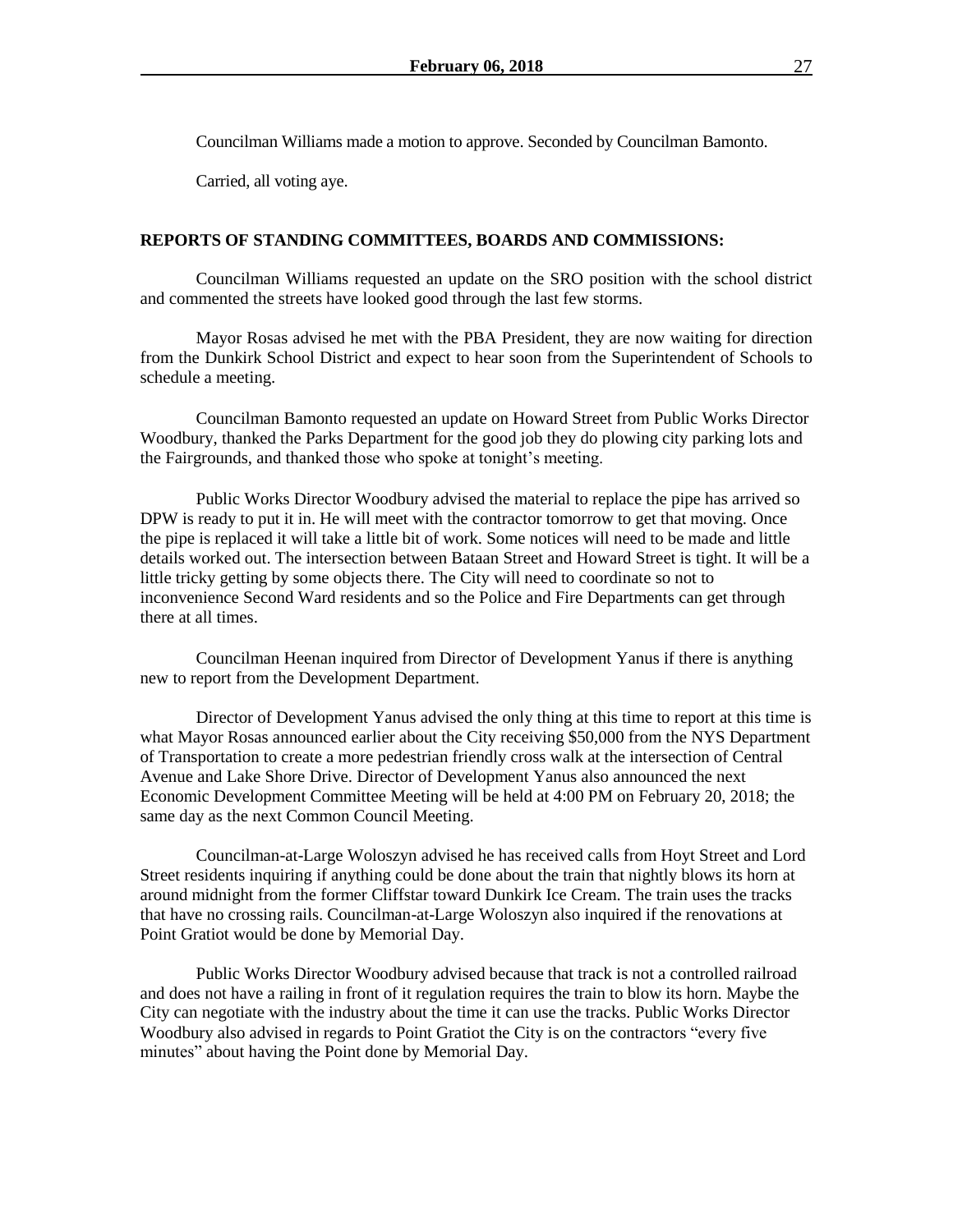**UNFINISHED BUSINESS:** 

# **RESOLUTION #17-2018 January 16, 2018**

# **BY: COUNCILMAN CIVILETTO, COUNCILMAN BAMONTO, and COUNCILMAN WILLIAMS**

# **AUTHORIZATION TO BAG ALL INOPERABLE PARKING METERS IN THE CITY UNTIL DEEMED OPERABLE**

**WHEREAS,** some parking meters in the City of Dunkirk do not function properly; and

**WHEREAS,** this situation creates a disadvantage to certain businesses throughout the business district within the City of Dunkirk; and

**WHEREAS,** this same situation creates an undue burden to the City Clerk's office, the Treasurer, the Judge and the Police Department; and

**WHEREAS,** the citizens who park their vehicles are not aware of the current situation concerning the working order of the meters and the correct procedures to follow if they do not function properly; and

**WHEREAS,** the City of Dunkirk Common Council recognizes that the situation creates inequity, as some businesses and owners of the parked vehicles confront inoperable meters; now, therefore be it

**RESOLVED,** the City of Dunkirk Common Council authorizes the Mayor and the responsible departments to bag and tag said meters with an "Out of Order" message until such time that these meters can be deemed to be in working order.

Councilman-at-Large Woloszyn advised a motion was needed to remove from the table.

Councilman Civiletto made a motion to remove from the table. Seconded by Councilman Williams.

Carried, all voting aye. REMOVED.

Councilman Heenan thanked Councilman Civiletto for putting this resolution together, but advised he would be voting "No" to bagging the broken meters because of the confusion it may cause. He advised the Mayor and Police Chief said they would have the meters fixed in the next two weeks and that is satisfactory for him.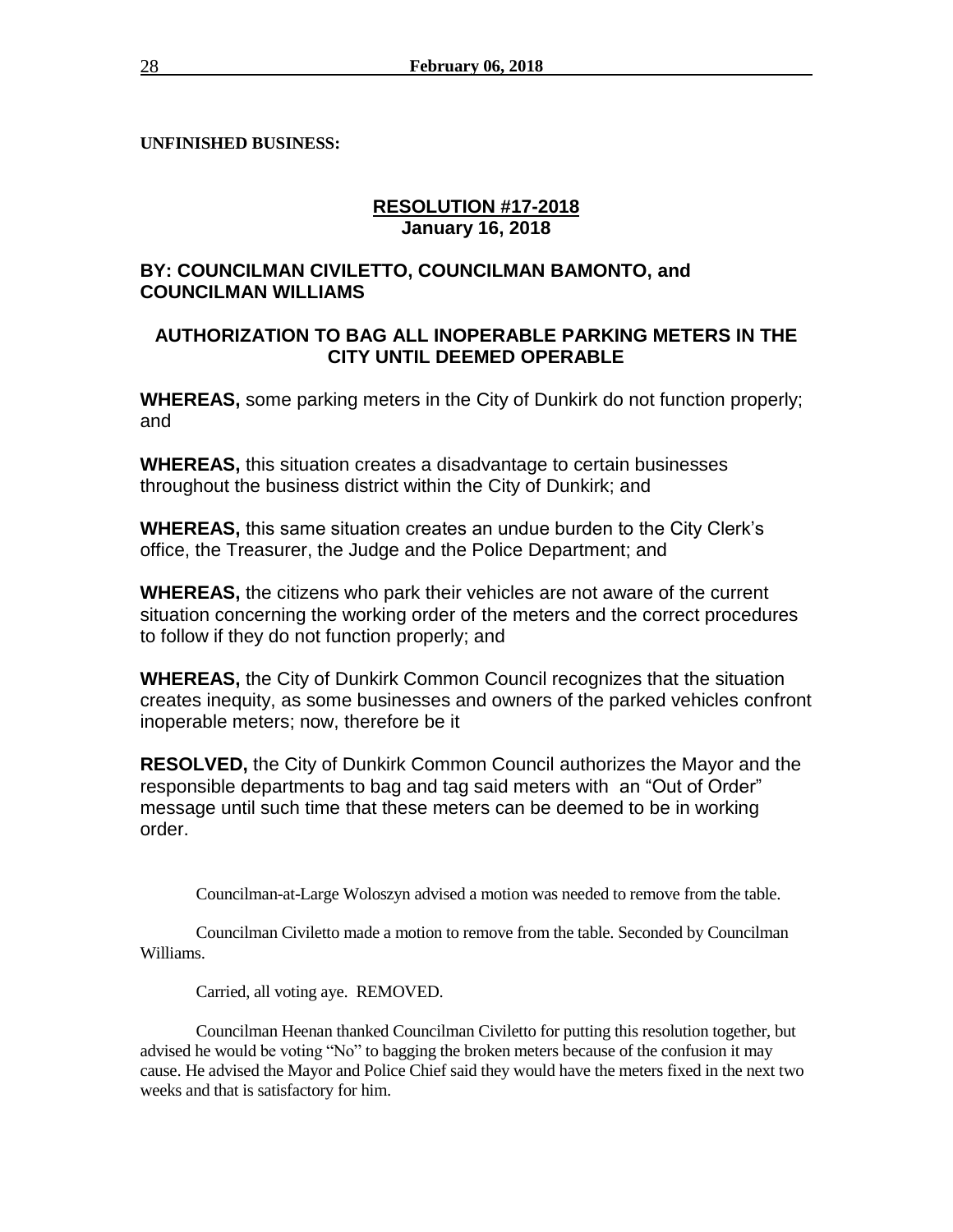Councilman Civiletto advised he is not satisfied with being told the meters would be fixed in the next two weeks. He has been working on the meter situation for four years, a blizzard could come along and prevent the seven broken meters from getting replaced, the resolution states the bags will have the words "Out of Order" printed on them and that should stop the confusion. It also will prevent the inconvenience to residents from coming into the City Clerk's Office because they are worried about getting a ticket or have to deal with court if they do get a ticket. This is a short term solution until the city comes up with a long term solution.

Councilman Bamonto advised he is OK with bagging the meters for two weeks, but does not want to see them bagged for much longer.

Councilman Williams advised Councilman Civiletto has been trying to address this issue for years so sees no issue with voting "Yes".

Councilman-at- Large Woloszyn advised he was going to vote "Yes" to this resolution until the Mayor promised the meters would be fixed in the next two weeks, so he sees no reason to confuse people by bagging the meters.

Public Works Director Woodbury advised the City is going to make it a command to have the seven meters working by the end of the two weeks.

Vote on Resolution:

Ayes: Councilmen Williams, Bamonto, and Civiletto.

No: Councilman Heenan and Councilman-at-Large Woloszyn.

Carried, 3-2.

#### **PRE-FILED RESOLUTIONS:**

#### **RESOLUTION # 20-2018 February 6, 2018**

#### **BY: ENTIRE COUNCIL**

#### **CONSENT TO APPOINTMENT OF FULL-TIME DIRECTOR OF HUMAN RESOURCES**

**WHEREAS,** Section 2-12.01 of the City Code provides that the Director of Human Resources shall be appointed by the Mayor, with the consent of the Common Council; and

**WHEREAS,** pursuant to Section 2-12.01 of the City Code, Mayor Wilfred Rosas has appointed Mr. David Campola, 19 Lakeview Avenue, Fredonia, New York, to the position of full-time Director of Human Resources for the City of Dunkirk, an appointed, non-competitive position subject to the consent of the Common Council; now, therefore, be it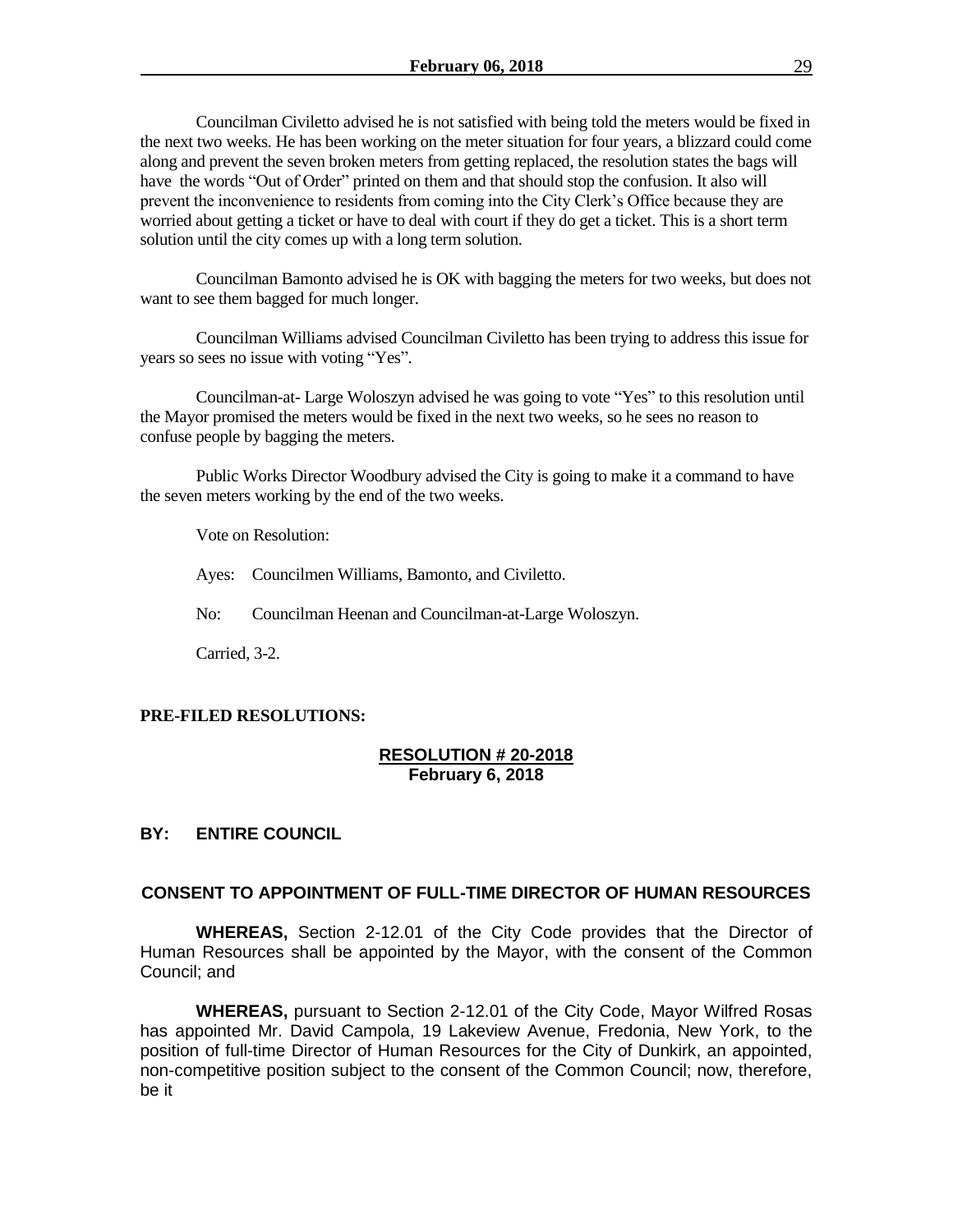**RESOLVED,** that Mr. David Campola, 19 Lakeview Avenue, Fredonia, New York, be confirmed as Director of Human Resources for the City of Dunkirk, effective February 7, 2018, at the rate of Sixty Thousand (\$60,000.00) Dollars per year full-time, at forty (40) hours per week.

Councilman-at- Large Woloszyn advised he will be voting "No" to this Resolution, believes it is a systemic issue, if things can't get done we need to get to the root of the problem and not add another layer.

Councilman Williams advised a Human Resource Director would get to the root of the problem, see things get done, and save the City money in the long run.

Councilman Civiletto advised many of the problems the city has could be because it does not have a HR Director, the City is setting itself up for a huge amount of liability, the City is already out of compliance with many things, and the new person comes with lots of experience.

Councilman Bamonto advised this position was created because the City of Dunkirk has been out of compliance for so long, this will help the City get into compliance and save the City money in the long run.

Vote on Resolution:

Ayes: Councilmen Williams, Bamonto, Heenan, and Civiletto.

No: Councilman-at-Large Woloszyn.

Carried, 4-1.

#### **RESOLUTION #21-2018 February 6, 2018**

# **BY: ENTIRE COUNSEL**

# **AUTHORIZATION TO UPDATE CITY CODE: INCREASING PARKING FINES FOR THE 1ST TIME IN DECADES**

**WHEREAS,** the City of Dunkirk ("Dunkirk") has parking fines for various parking violations established under the Dunkirk City Code § 76; currently APO violations are \$20.00, Parking Meters are \$6.00, Handicapped are \$50.00 and all the rest of the violations are \$10.00; and,

**WHEREAS,** Dunkirk has not raised its parking fines in at least two decades, if not three; and,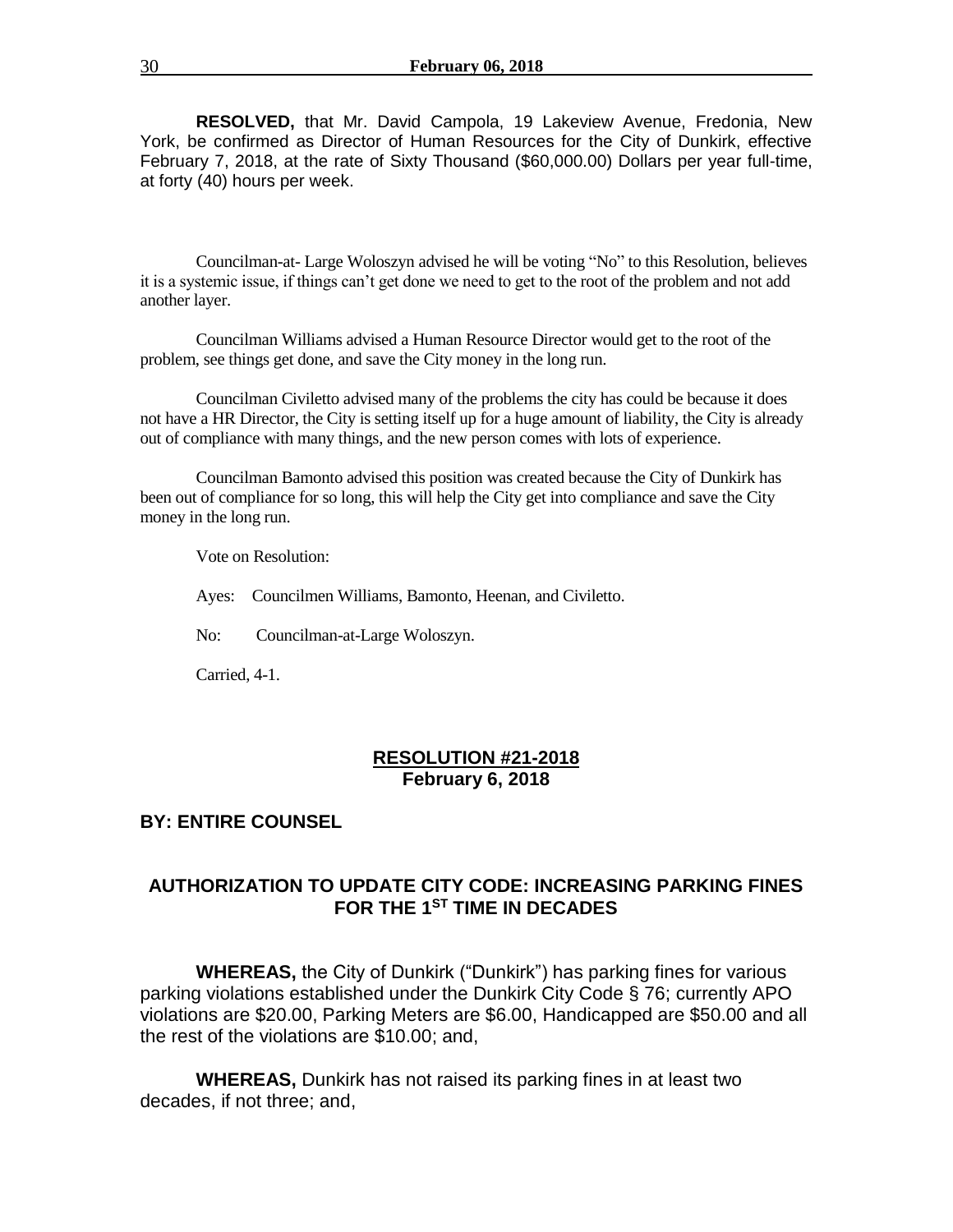**WHEREAS,** according to the Bureau of Labor Statistics consumer price index, the dollar experienced an average inflation rate of 2.99% per year. Prices in 2017 are 197.1% higher than prices in 1980; that is, \$100.00 in the year 1980 is equivalent in purchasing power to \$297.07 in 2017, a difference of \$197.07 over 37 years<sup>1</sup>; and,

**WHEREAS, peer municipalities such as Fredonia<sup>2</sup> and Westfield<sup>3</sup> have** since raised their parking fines, such that at \$6.00, Dunkirk's parking meter fines are the lowest in the area; and

**WHEREAS,** these increased fines can be allocated toward a fund to replace the old parking meters with new meters on an annual rotation until all parking meters are replaced; now, therefore be it

 $\overline{a}$ 

<sup>1</sup> <http://www.in2013dollars.com/1980-dollars-in-2017>

<sup>&</sup>lt;sup>2</sup> <http://fredoniapolice.org/vital-info/parking/>

<sup>&</sup>lt;sup>3</sup> <https://ecode360.com/11159917>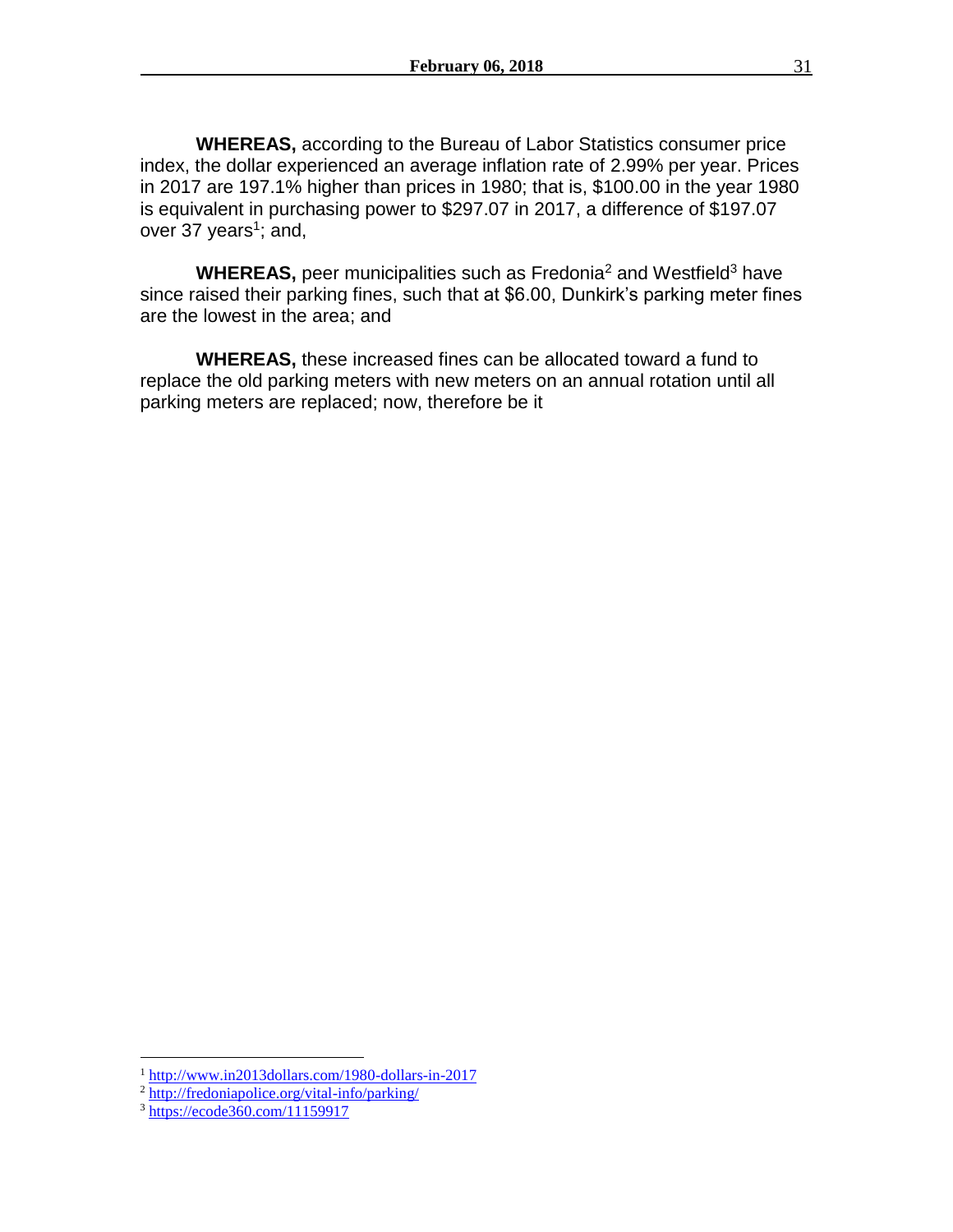**RESOLVED,** the City of Dunkirk Common Council authorizes the following changes to Section 76 of the Dunkirk City Code, contingent on first holding the necessary public hearing:

- § 76-96 A & B (Meters) would need to be amended to change the fine from \$6.00 to \$10.00
- § 76-85 (Overnight) would be amended and add the following at the end of the section: Every person convicted of violating section 76-85 shall be punishable by a fine of \$20.00 for the offense.
- § 76-83 (All other Prohibited Violations) would be amended and add the following at the end of the section: Every person convicted of violating section 76-83 shall be punishable by a fine of \$20.00 for the offense.

Councilman-at-Large Woloszyn advised a motion was needed to table Resolution #21-2018 for a Public Hearing to be held Tuesday, February 20, 2018 at 5:20 PM.

Councilman Williams made a motion to table the resolution. Seconded by Councilman Civiletto.

Carried, all voting aye. TABLED.

## **RESOLUTION # 22-2018 February 6, 2018**

# **BY COUNCILMAN WILLIAMS:**

# **HYDRAULIC BULKHEAD GATE CHANGE ORDER FOR WASTEWATER TREAMENT PLANT**

**WHEREAS,** the City of Dunkirk (Dunkirk) has recognized it must address inadequacies at the City's wastewater treatment plant that urgently require repair and/or replacement; and

**WHEREAS,** the New York State Environmental Facilities Corporation (NYS EFC) granted the City of Dunkirk's application for funding in the amounts of \$2,543,750 in grant funds and \$7,602,250 in zero-interest loan funds for these replacements and repairs at the Wastewater Treatment Plant; and

**WHEREAS,** the low bid of \$2,295,000 from STC Construction, 63 Zoar Valley Road, PO Box 459, Springville, New York 14141 (STC Construction), was accepted by Common Council Resolution 86-2017; and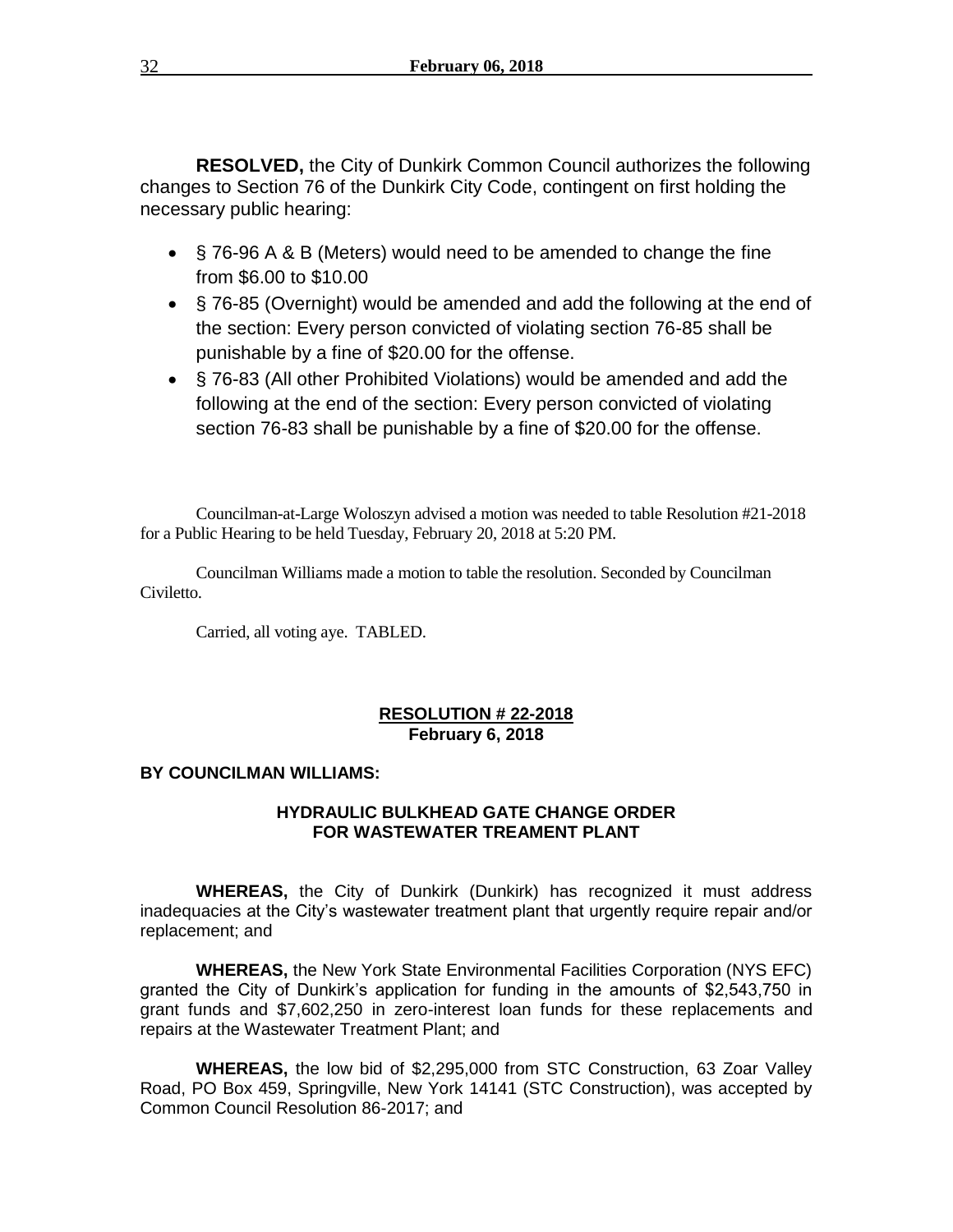**WHEREAS,** the hydraulic bulkhead gate requires removal and replacement to continue this work, a \$149,500 change order is recommended by DPW and the City's consulting engineers; now, therefore, be it

**RESOLVED,** that the Mayor is hereby authorized and directed to execute a \$149,500 change order for removal and replacement in general construction contract 17- 1G with STC Construction, which will still keep this portion of the project under budget, and contingent upon the contractor first supplying all necessary approvals from EFC to meet their funding requirements for this work, and that payment for such work will come from City Fund #21.

Councilman-at-Large Woloszyn advised there have been some amendments made to this Resolution, read the amendments, and made a motion to amend.

Vote to amend Resolution:

Carried, all voting aye. AMENDED.

#### **RESOLUTION # 22-2018 February 6, 2018**

#### **BY COUNCILMAN WILLIAMS:**

## **HYDRAULIC BULKHEAD GATE CHANGE ORDER FOR WASTEWATER TREAMENT PLANT**

**WHEREAS,** the City of Dunkirk (Dunkirk) has recognized it must address inadequacies at the City's wastewater treatment plant that urgently require repair and/or replacement; and

**WHEREAS,** the New York State Environmental Facilities Corporation (NYS EFC) granted the City of Dunkirk's application for funding in the amounts of \$2,543,750 in grant funds and \$7,602,250 in zero-interest loan funds for these replacements and repairs at the Wastewater Treatment Plant; and

**WHEREAS,** the low bid of \$2,295,000 from STC Construction, 63 Zoar Valley Road, PO Box 459, Springville, New York 14141 (STC Construction), was accepted by Common Council Resolution 86-2017; and

**WHEREAS,** it was identified that the influent chamber isolation gates, sewer lines from the pump station to the grit system and the storm water pump piping have failed and are no longer functioning as intended, and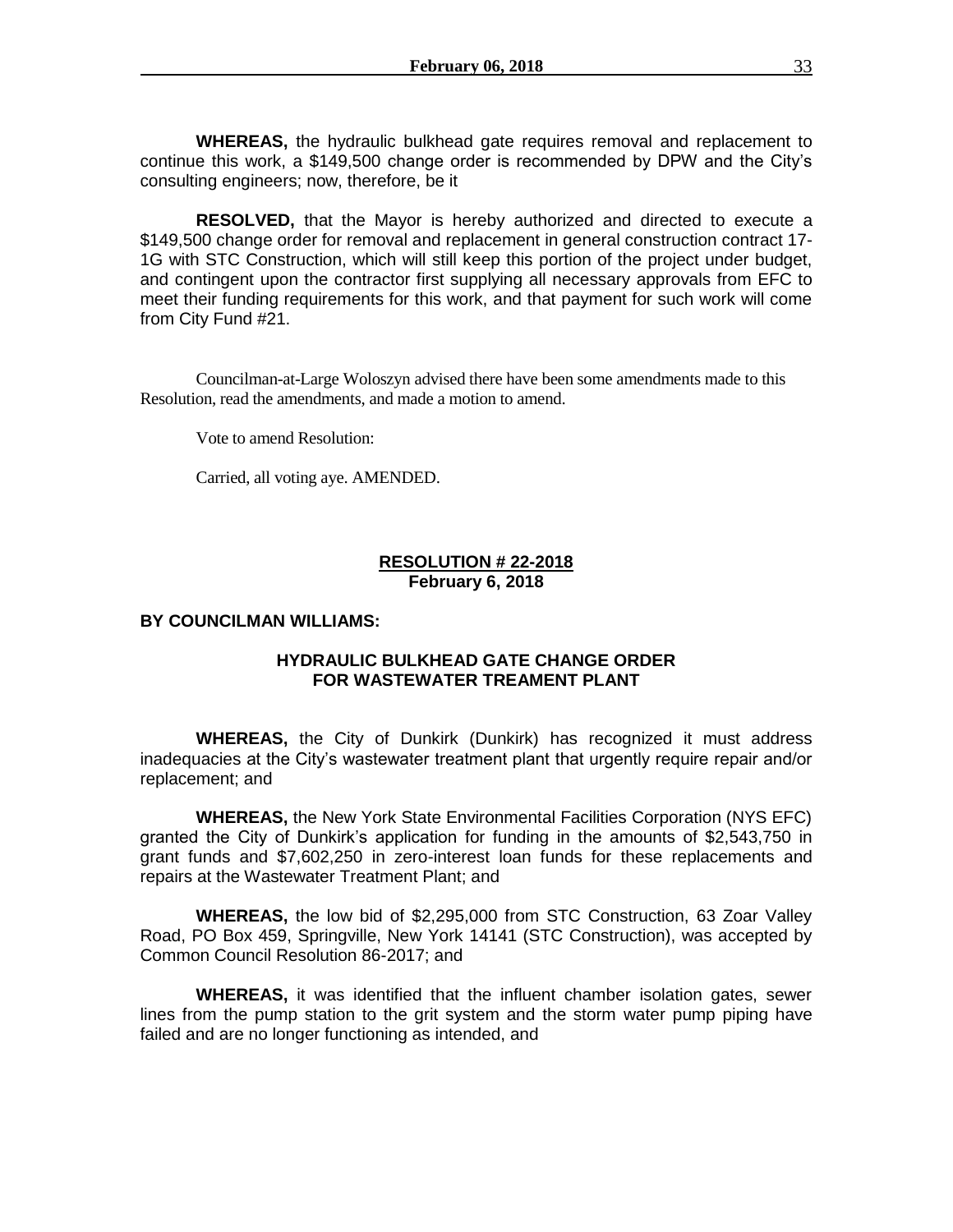**WHEREAS,** the failure of the gates and sewer piping screen limit the ability for the City to pump sewage through the treatment plant, potentially resulting in sewage backups and discharges,

**WHEREAS,** the City's engineers on the project have submitted a memorandum to the City that opines the failing gates, sewer lines and storm water pump piping constitutes a danger to the health, safety and property of City residents, and

**WHEREAS,** the hydraulic bulkhead gate requires removal and replacement to continue this work, a \$149,500 change order is recommended by DPW and the City's consulting engineers; now, therefore, be it

**RESOLVED**, that said gate, sewer line and storm pump piping failure constitutes a public emergency as that term is defined by GML §103(4) requiring immediate action that could not await comparative bidding procedures; now, therefore, be it further

**RESOLVED,** that the Mayor is hereby authorized and directed to execute a \$149,500 change order for removal and replacement in general construction contract 17- 1G with STC Construction, which will still keep this portion of the project under budget, and contingent upon the contractor first supplying all necessary approvals from EFC to meet their funding requirements for this work, and that payment for such work will come from City Fund #21.

Vote on Resolution as Amended:

Carried, all voting aye.

#### **RESOLUTION # 23-2018 February 6, 2018**

#### **BY ENTIRE COUNCIL:**

# **AUTHORIZING BUDGET LINE MODIFICATIONS For Fiscal Year 2018**

**WHEREAS,** it is anticipated that some expenses will exceed their entire budgetary essentials, and it is anticipated that some appropriations will have surpluses for Fiscal Year 2018, ending December 31, 2018; now, therefore, be it

**RESOLVED**, that the Fiscal Affairs Officer is hereby authorized and directed to make the following modifications to the Fiscal Year 2018 budget:

**Fund 1 - General Fund**

#### **Account NumberDepartment Line Change**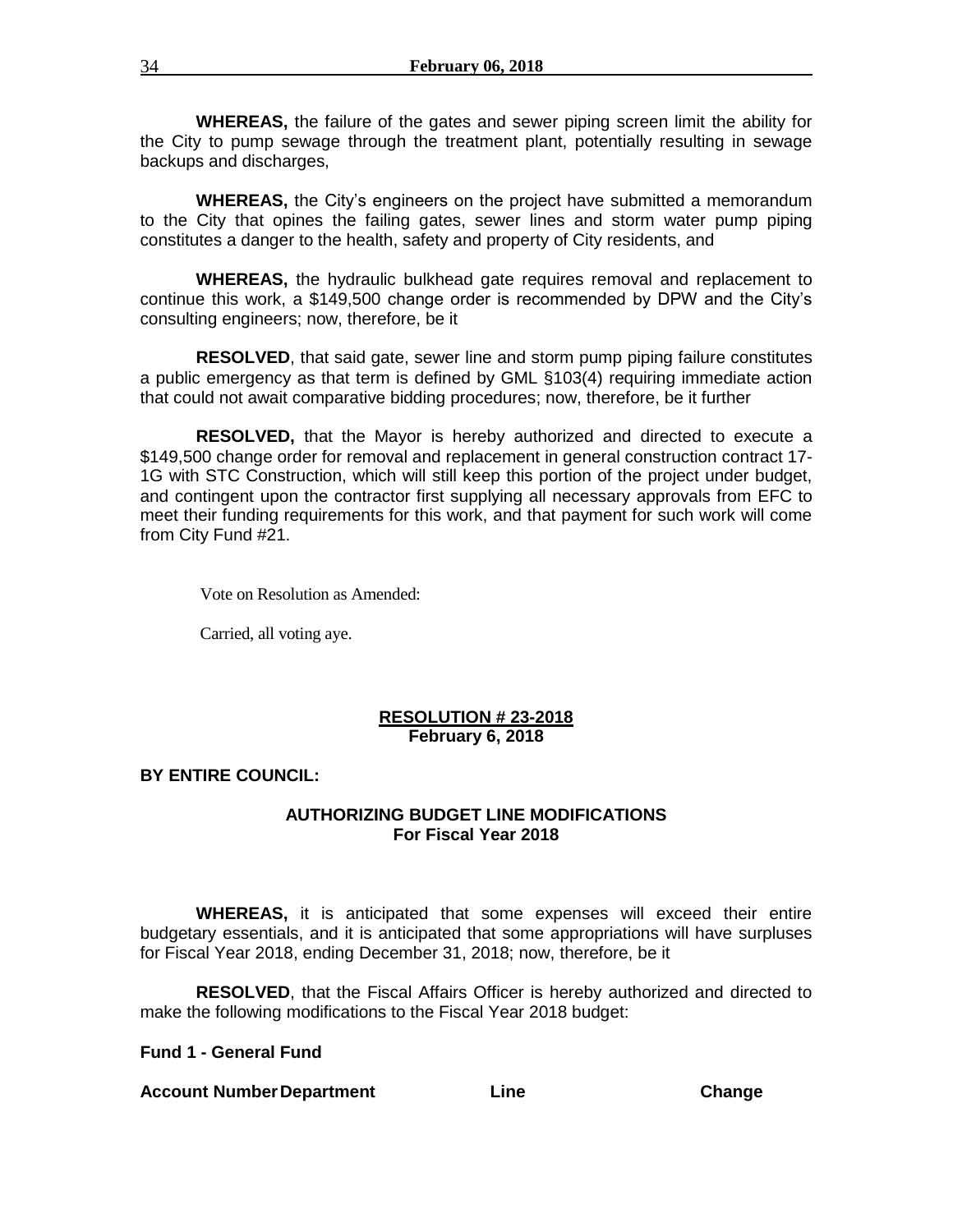| 001.0001.2264<br>001.3120.4240<br>001.0001.2265 | Police<br>Police<br>Police                                           | <b>Restricted Drug Enforce</b><br><b>Restricted Drug Purch</b><br>Restricted-K9 | \$<br>\$<br>\$ | (43, 271.59)<br>43,271.59<br>(833.86) |  |
|-------------------------------------------------|----------------------------------------------------------------------|---------------------------------------------------------------------------------|----------------|---------------------------------------|--|
| 001.3120.4242                                   | Police<br><b>TOTAL</b><br>(Carryforward Balance of Restricted Funds) | <b>Restricted K9 Purchases</b>                                                  | \$<br>\$       | 833.86                                |  |
| <b>Account Number Department</b>                |                                                                      | Line                                                                            |                | Change                                |  |
| 001.3120.4082<br>001.1900.1990                  | Police<br><b>General Services</b>                                    | <b>Parking Tickets</b><br>Contingencies                                         |                | \$2,500.00<br>\$(2,500.00)            |  |
|                                                 | <b>TOTAL</b>                                                         |                                                                                 | S              |                                       |  |

Vote on Resolution:

Carried, all voting aye.

#### **RESOLUTION # 24-2018 February 6, 2018**

#### **BY ENTIRE COUNCIL:**

### **AUTHORIZING TRANSFERS TO CLOSE CERTAIN CAPITAL PROJECTS AND RELATED BUDGET LINE MODIFICATIONS For Fiscal Year 2017**

**WHEREAS,** several capital projects have been completed and need to be closed,

**WHEREAS,** in addition to grants, operating funds (general, water, wastewater) loaned the projects money to cover the balance of project expenditures,

**WHEREAS,** the project resolutions were silent on operating fund contributions (transfers) to the projects,

**WHEREAS,** the projects were completed, the bills were paid, no money is available in the projects to repay the loans to the operating funds,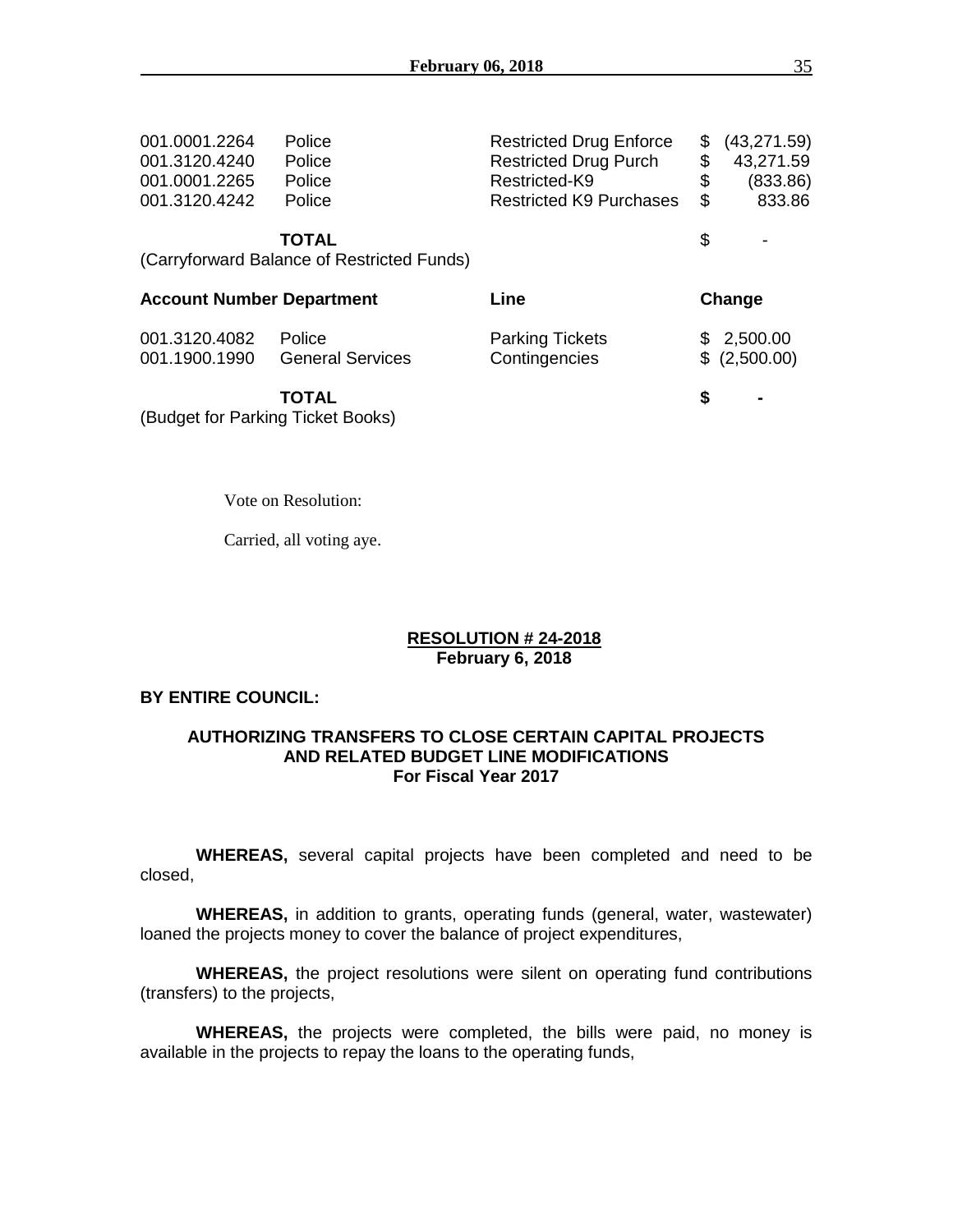**RESOLVED,** the loans should be recognized as transfer expenditures in the operating funds and as transfer revenue in the projects, the interfund loans be eliminated, and the projects be closed.

**WHEREAS,** the current operating fund budgets do not include transfers to the projects,

**RESOLVED**, that the Fiscal Affairs Officer is hereby authorized and directed to make the following modifications to the Fiscal Year 2017 budget:

#### **Fund 1 - General Fund**

| <b>Account Number</b>                                   | <b>Department</b>                     | <b>Line</b>                         | Change |                          |
|---------------------------------------------------------|---------------------------------------|-------------------------------------|--------|--------------------------|
| 001.9950.9004                                           | <b>Transfers</b>                      | <b>Transfer to Capital Projects</b> | Ś      | 10,939.52                |
| 001.0001.0391                                           | General                               | Due from Other Funds                |        | 10.939.52                |
|                                                         |                                       | <b>TOTAL</b>                        | \$     | $\overline{\phantom{a}}$ |
|                                                         | Fund 9 - Dredging Project (2014-2016) |                                     |        |                          |
|                                                         |                                       |                                     | Change |                          |
|                                                         | <b>Department</b>                     | Line                                |        |                          |
|                                                         | <b>Dredging</b>                       | Due to Other Funds                  |        | 10,939.52                |
| <b>Account Number</b><br>009.0009.0630<br>009.0009.5031 | <b>Dredging</b>                       | <b>Fund Transfer</b>                | Ś      | 10,939.52                |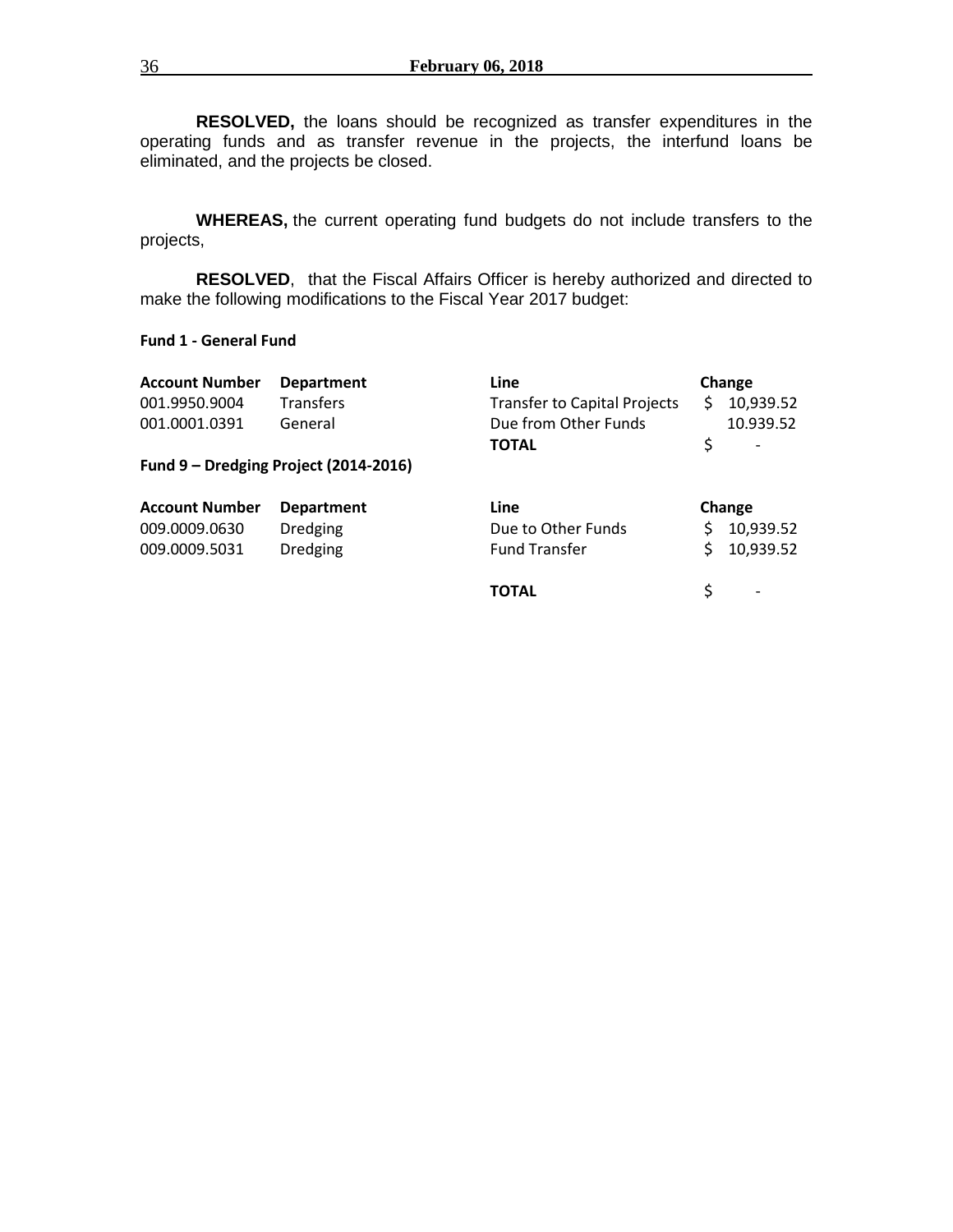### **Fund 1 - General Fund**

| <b>Account Number</b>             | <b>Department</b>                    | Line                                | Change |            |
|-----------------------------------|--------------------------------------|-------------------------------------|--------|------------|
| 001.9950.9004                     | <b>Transfers</b>                     | <b>Transfer to Capital Projects</b> | Ś.     | 117,481.35 |
| 001.0001.0391                     | General                              | Due from Other Funds                |        | 117,481.35 |
|                                   |                                      |                                     |        |            |
| <b>Fund 13 - Boardwalk Market</b> |                                      | <b>TOTAL</b>                        | \$     |            |
|                                   |                                      |                                     |        |            |
| <b>Account Number</b>             | <b>Department</b>                    | Line                                | Change |            |
| 013.0013.0630                     | Boardwalk                            | Due to Other Funds                  | \$.    | 117,481.35 |
| 013.0013.5031                     | <b>Boardwalk</b>                     | <b>Fund Transfer</b>                | Ś.     | 117,481.35 |
|                                   |                                      | <b>TOTAL</b>                        | \$     |            |
| <b>Fund 3 - Waste Water Fund</b>  |                                      |                                     |        |            |
| <b>Account Number</b>             | <b>Department</b>                    | Line                                | Change |            |
| 003.9950.9007                     | <b>Transfers</b>                     | <b>Transfer to Other Funds</b>      | \$     | 22,500.00  |
|                                   | 003.0003.0391.0005 Waste Water Funds | Due from Other Funds                | Ś.     | 22,500.00  |
|                                   |                                      | <b>TOTAL</b>                        | \$     |            |
| Fund 5 - Capital Project 5        |                                      |                                     |        |            |
| <b>Account Number</b>             | <b>Department</b>                    | Line                                |        | Change     |
| 005.0005.0630                     | CP <sub>5</sub>                      | Due to Other Funds                  | \$.    | 22,500.00  |
| 005.0005.5031                     | CP <sub>5</sub>                      | <b>Fund Transfer</b>                | Ś.     | 22,500.00  |
|                                   |                                      | <b>TOTAL</b>                        | \$     |            |
|                                   |                                      |                                     |        |            |

Vote on Resolution:

Carried, all voting aye.

# **RESOLUTION #25-2018 February 6, 2018**

# **BY: COUNCILMAN WILLIAMS**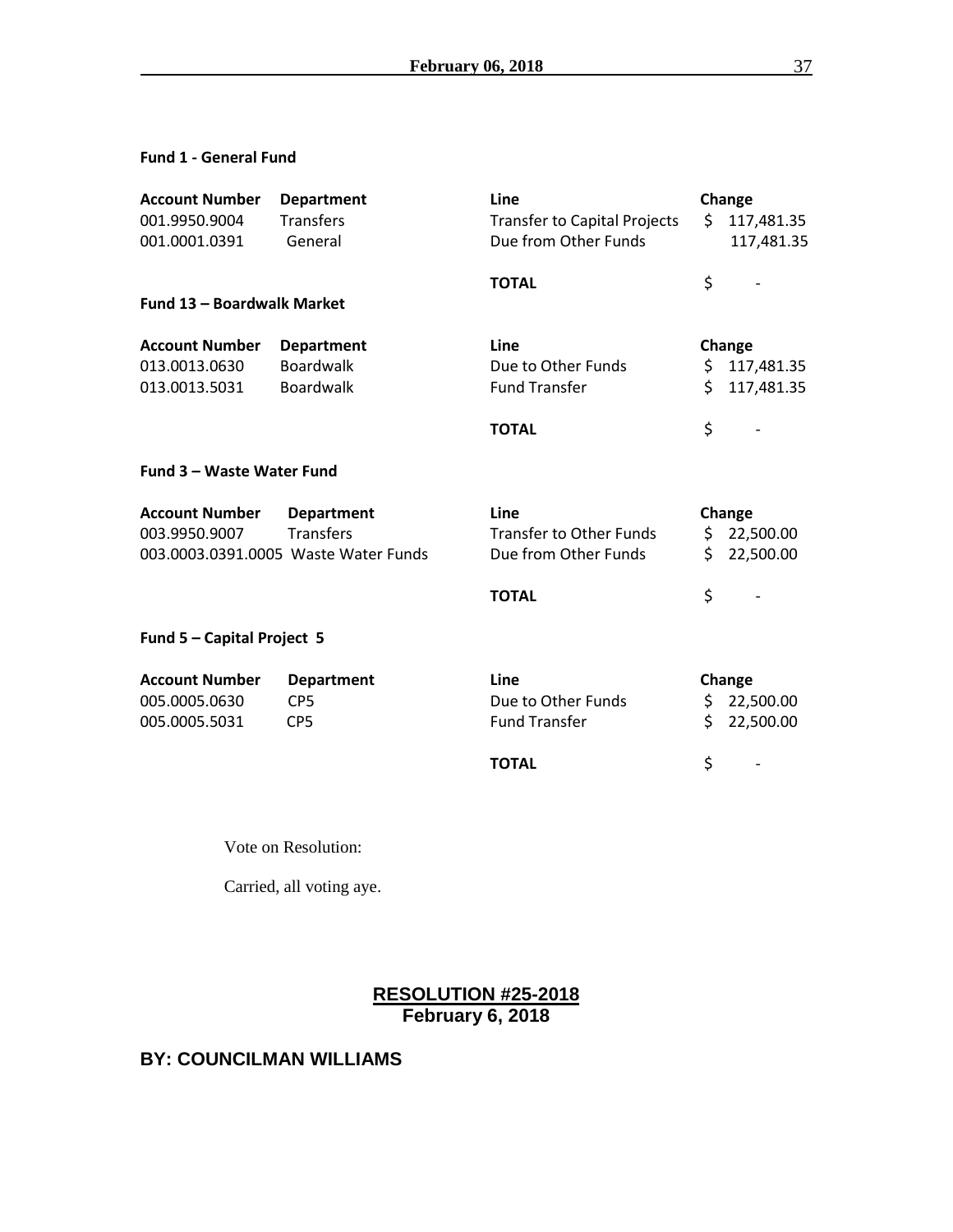# **CREATION OF LOCAL LAW ESTABLISHING RESPONSIBLE BIDDER REQUIREMENTS ON PUBLIC WORKS PROJECTS**

**WHEREAS,** it is the intent of this Local Law, a draft of which is attached herein, to enhance the City of Dunkirk's ("Dunkirk's") ability to identify the lowest "responsible bidder" on public works construction project by instituting more comprehensive submission requirements and an evaluation system which follows New York State General Municipal Law; and,

**WHEREAS,** The City, based on its experience, has determined that quality workmanship, efficient operation, safety and timely completion of projects are not necessarily assured by awarding a public works contract solely based on low price; and,

**WHEREAS,** this Local Law establishing uniformity of guidelines for determining the responsibility of bidders will assure efficient use of taxpayer dollars will promote public safety and is in the public interest; now, therefore be it

**RESOLVED,** the City of Dunkirk Common Council authorizes the attached local law to be added to the Dunkirk City Code, contingent on first holding the necessary public hearing.

Councilman Williams advised currently the City has a low bid procedure that we go through to procure the bids; the Responsible Bidder Requirements would allow the City to take into consideration when awarding a bid if the bidder has had a "shoddy work" history in the past.

Councilman Williams made a motion to table Resolution #25-2018 for a Public Hearing to be held Tuesday, February 20, 2018 at 5:25 PM. Seconded by Councilman Civiletto.

Carried, all voting aye. TABLED.

City Attorney Morrisroe advised the Council there are some real property issues the City needs to discuss and some personnel issues that have to go to Executive Session.

Councilman Bamonto made a motion to meet in Executive Session to discuss employment, the medical, financial, credit or employment history of a particular person or corporation, or matters leading to the appointment, employment, promotion, demotion, discipline, suspension, dismissal or removal of a particular person or corporation.

Councilman-at-Large Woloszyn asked for a roll call to go into Executive Session.

Carried, all voting aye.

Executive Session called to order at 6:18 PM.

Councilman Williams moved to adjourn the Executive Session at 6:55 PM and come to Regular Council Meeting. Seconded by Councilman Heenan.